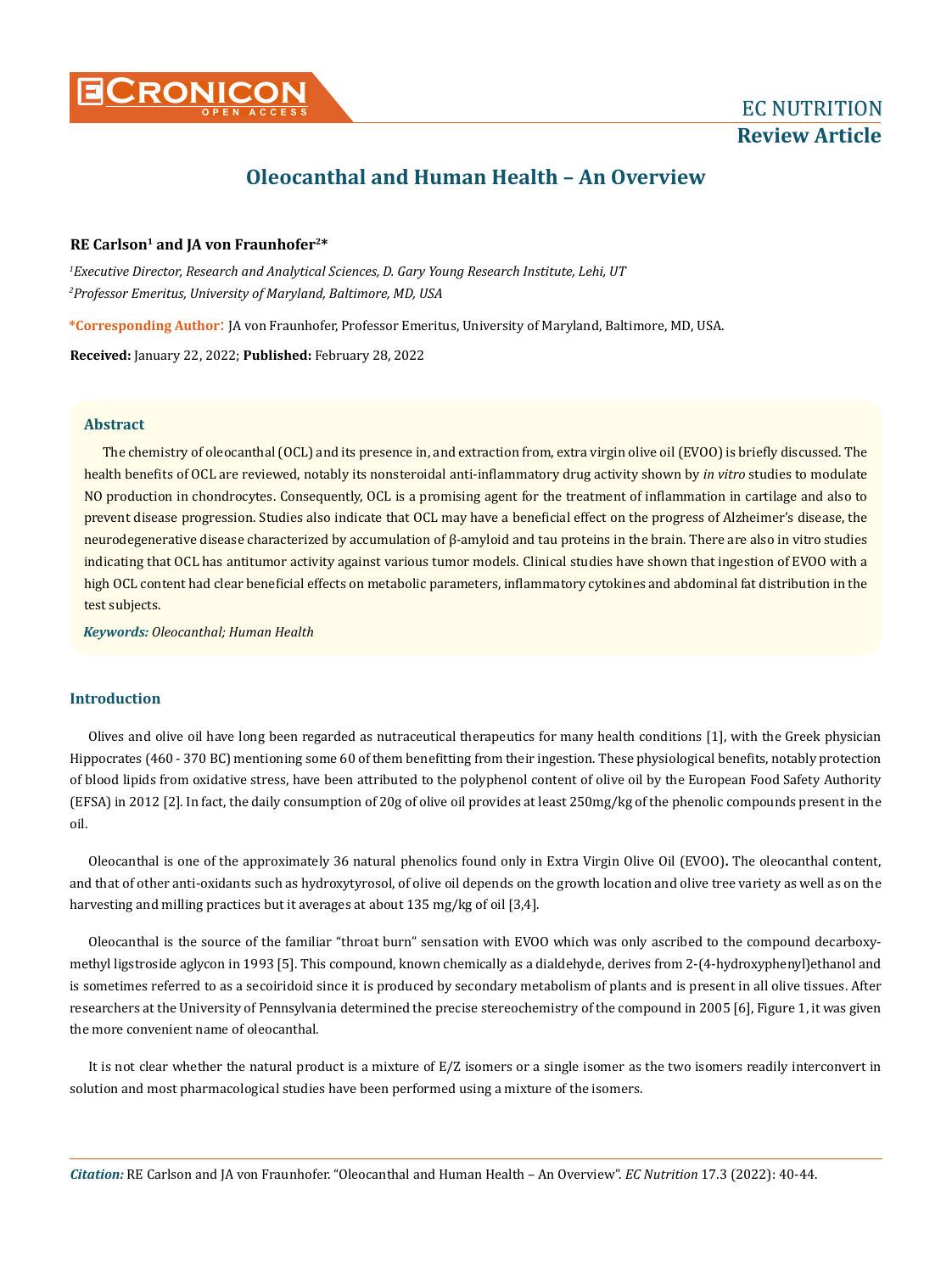

*Figure 1: Chemical structure of oleocanthal.*

Although oleocanthal (OCL) is a relatively minor component of extra virgin olive oil, it is considered to be one of the most important nutraceutical therapeutic ingredients [1,5,7-9]. OCL can be extracted from EOO by various techniques but commonly by adding water and a carrier such as starch to the oil and then spray drying the mixture. Subcritical extraction is then performed with a solvent such as propane and dimethyl ether followed by ethanol extraction and then spray drying to prepare the finished product.

# **Health-benefiting properties**

A number of health claims are claimed for OCL, including being a nutraceutical, possessing antioxidant properties, functioning as a cyclooxygenase-1 and a cyclooxygenase-2 (COX-1 and COX-2) [1] inhibitor, exhibiting neuroprotective activity, functioning as an antineoplastic agent, an inducer of apoptosis, a Hsp90 [2] inhibitor, a non-steroidal anti-inflammatory drug and an anti-inflammatory agent.

#### **Anti-inflammatory effects**

Because bitterness is often associated with pharmacological activity, this characteristic of oleocanthal was predicted to have antiinflammatory effects akin to but superior to those of ibuprofen, and there have been a number of studies investigating this property of OCL [1,5,8-14]. The importance of a novel anti-inflammatory agent such as OCL is because chronic inflammation is a critical factor in the pathogenesis of many inflammatory disease states. The latter include, but are not limited to, cardiovascular disease, cancer, degenerative joint diseases such as osteoarthritis, diabetes and neurodegenerative diseases such as Alzheimer's disease.

Although chronic inflammation is poorly understood, it is known that dietary habits can induce or attenuate inflammatory responses. Although the most common approach to dealing with inflammation and its sequelae is the use of non-steroidal anti-inflammatory drugs (NSAIDs), the use of these drugs often elicits severe side effects.

In joint diseases such as osteoarthritis (OA), cartilage homeostasis is disrupted by combinations of biologic factors that vary according to the disease process although biomechanical stimuli predominate. It appears that the progression of OA is characterized by increased nitric oxide production in chondrocytes [1] the latter effect leading to cartilage degradation. The nonsteroidal anti-inflammatory drug activity of oleocanthal, similar to that of ibuprofen, has been shown by *in vitro* studies to modulate NO production in chondrocytes and to be a promising agent for the treatment of inflammation in cartilage and also to prevent disease progression [13,15]. Whether these effects can only be found by ingestion of OCL or through topical effects remains to be investigated.

41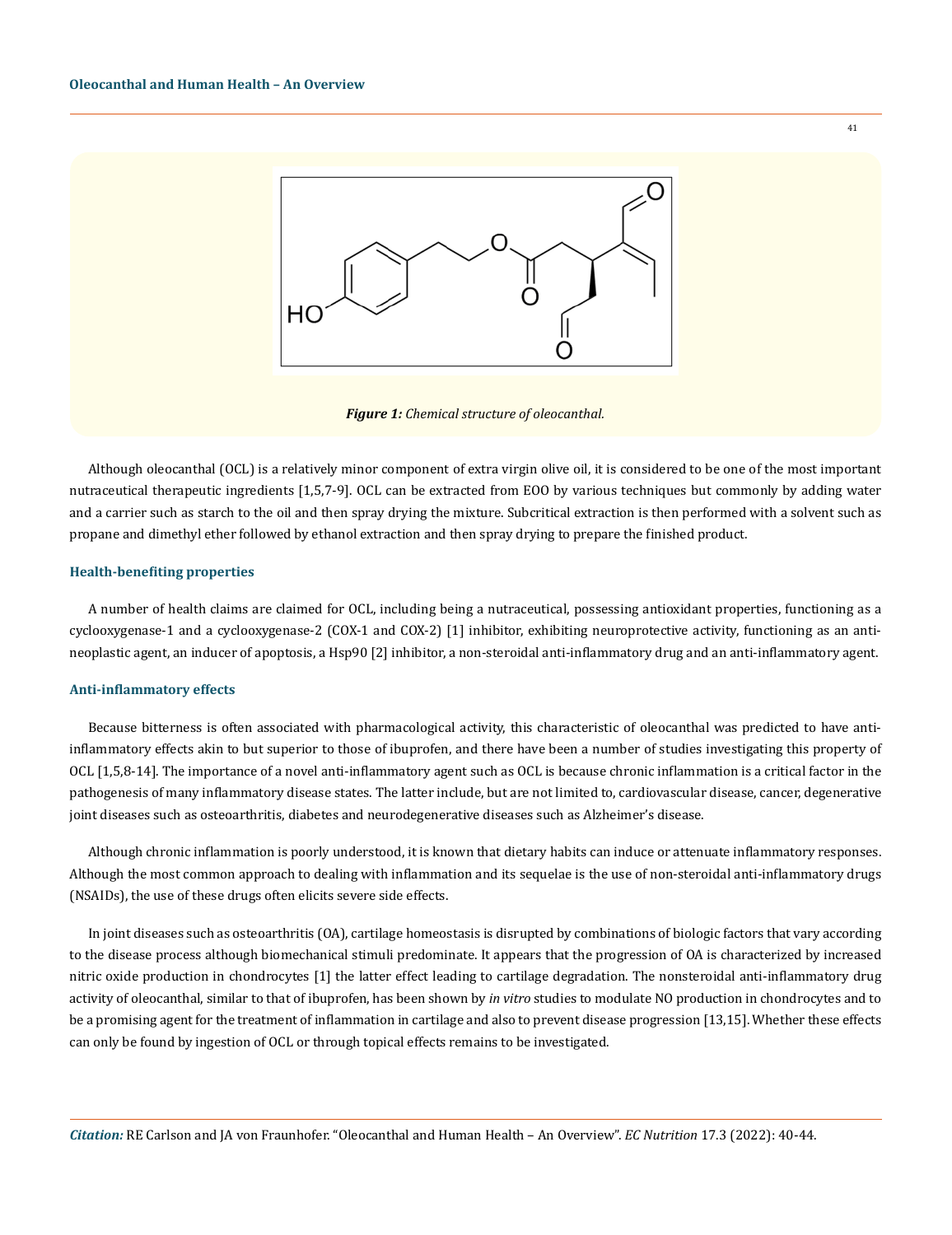#### **Alzheimer's disease**

Studies indicate that OCL may have a beneficial effect on the progress of Alzheimer's disease, a neurodegenerative disease characterized by accumulation of β-amyloid (Aβ) and tau proteins in the brain [7,8,16]. Although the effects are incompletely understood, *in vitro* and *in vitro* research indicates that oleocanthal modulates Alzheimer's disease by altering the fibrillization of tau protein, controls β-amyloid (Aβ) levels and enhances β-amyloid (Aβ) clearance from the brain [16,17]. Interestingly, OCL appears to operate across the blood-brain barrier and does not elicit any cytotoxic effects. Clearly, further studies need to be undertaken in this area, but the initial findings of studies performed in the early 2010s are a very exciting approach to tackling the increasingly prevalent and severely debilitating Alzheimer's disease.

## **Antineoplastic effects**

Antineoplastic or anticancer drugs are used to treat malignancies**,** commonly referred to as cancerous growths, by controlling the growth of cancerous cells. Drug therapy may be used alone or in combination with other treatments such as radiation therapy or surgery. Although chemotherapy can be highly effective, it is notorious for its side-effects and the potential of OCL having antineoplastic effects and with no toxicity issues might be welcomed by oncologists and patients. The literature contains a few reports of *in vitro* studies indicating that OCL has antitumor activity against various tumor models [12,18-21].

The underlying mechanisms and intracellular targets involved in the antitumor activity of oleocanthal have not been completely elucidated. However, the principal mechanisms appear to include modulation of the apoptotic pathway, the HGF/c-Met pathway [4], and the signal transducer and activator of the transcription 3 signaling pathway. Further, *in vitro* studies indicate that OLC has synergistic effects with anticancer drugs [18].

Multiple myeloma (MM) is a plasma cell malignancy that causes severe bone destruction by activating osteoclasts in bone marrow and it is the second most common hematological malignancy. The macrophage inflammatory protein 1-alpha (MIP-1 $\alpha$ ) is heavily involved in the development of osteolytic bone lesions in MM and *in vitro* studies indicate that OCL inhibits the expression and secretion of MIP-1α in MM cells. Apparently oleocanthal inhibits proliferation of MM cells by activating apoptosis mechanisms and down-regulating certain signal transduction pathways. This study suggests a therapeutic potential of oleocanthal in treating multiple myeloma [19].

Research work has shown that OCL selectively induces cancer cell death via lysosomal membrane permeabilization by inhibiting the activity of the enzyme acid sphingomyelinase, which in turn destabilizes the interaction between proteins required for lysosomal membrane stability [20]. The study shows that cancer cells, which have more fragile lysosomal membranes than non-cancerous cells, are susceptible to cell death induced by OCL functioning as a lysosomotropic agents and this may be a novel approach to inducing cancerspecific cell death [19].

There also are indications from *in vitro* studies that oleocanthal exhibits a remarkable and selective activity for human melanoma cells versus normal dermal fibroblasts [21]. In other words, OCL may be an effective treatment against skin cancer.

## **Metabolic effects**

The overall health conferring benefits of the Mediterranean diet and olive oil in particular are widely recognized and have been for thousands of years. As previously stated, dietary extra virgin olive oil (EVOO) intake is associated with reduced cardiovascular risk and oleocanthal has anti-oxidant and anti-inflammatory properties. A recent clinical study on 23 subjects (15 M and 8 W, age:  $60 \pm 11$  yrs) with metabolic syndrome (MetS) [5] and hepatic steatosis (fatty liver disease) investigated the effect of daily consumption of EVOO with a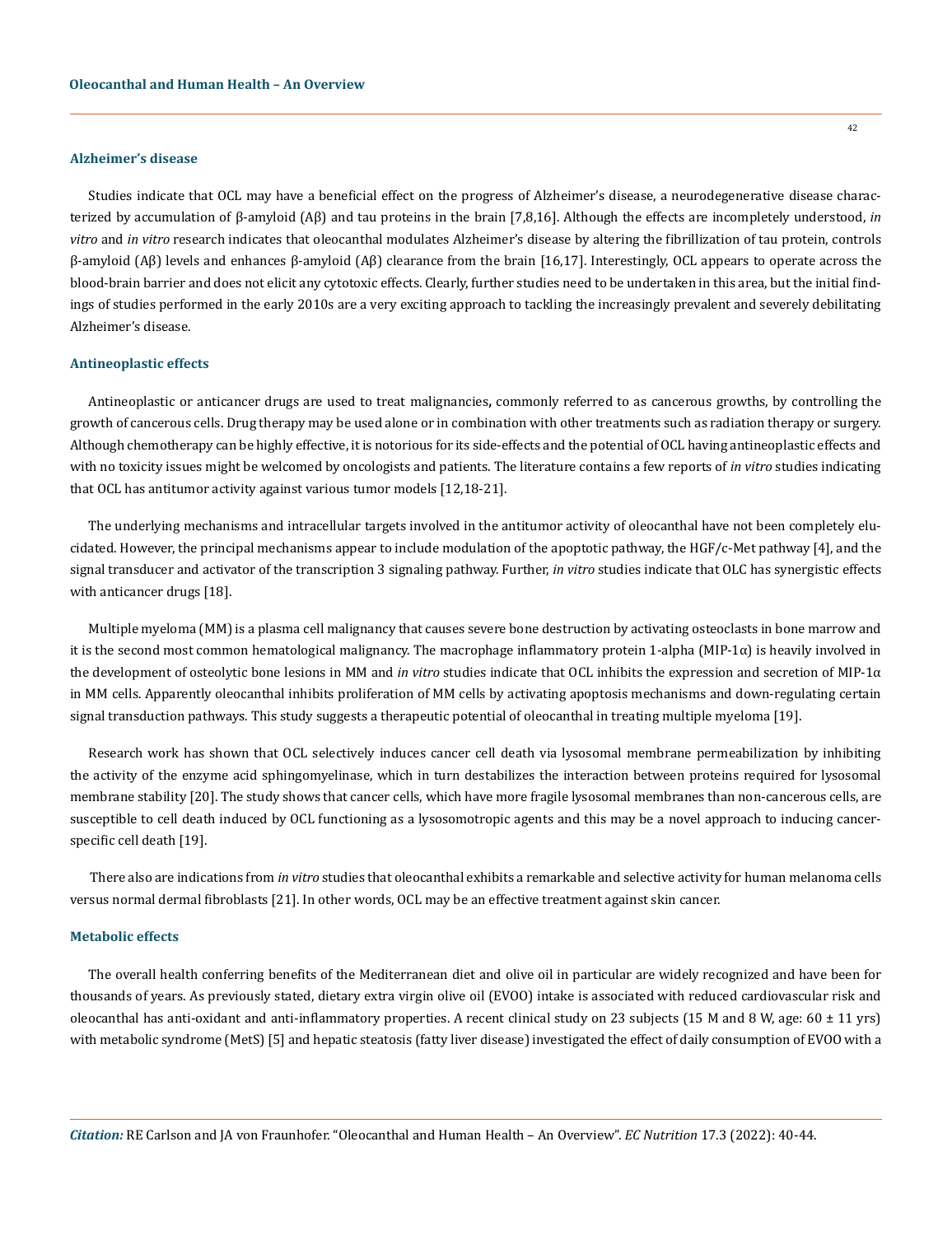high OCL concentration for 2 months [22] It was found that ingestion of EVOO with a high OCL content had beneficial effects on metabolic parameters, inflammatory cytokines and abdominal fat distribution in the test subjects. In particular, the subjects were noted to have experienced a reduction in body weight, waist circumference, body mass index (BMI) and various metabolic parameters. This was an important finding for patients with MetS and hepatic steatosis, a patient category with a high cardiometabolic risk. Thus, daily ingestion of extra virgin olive oil really is beneficial to health.

# **Conclusions**

This brief overview clearly demonstrates that oleocanthal may have a remarkably beneficent effect on human health and indicates that OCL may possess therapeutic potential for addressing several severely debilitating and potentially fatal diseases. The question remains, however, if oleocanthal is therapeutic in its own right or whether its efficacy improved by the presence of the other conjoint polyphenols present in extra virgin olive oil, fruit and leaves.

# **Bibliography**

- 1. [Kotsiou A and Tesseromatis C. "Oleocanthal an extra-virgin olive oil bioactive component".](https://www.plantsjournal.com/archives/?year=2017&vol=5&issue=3&part=B&ArticleId=607) *Journal of Medicinal Plants Studies* 5.3 [\(2017\): 95-100.](https://www.plantsjournal.com/archives/?year=2017&vol=5&issue=3&part=B&ArticleId=607)
- 2. Bellumori M., *et al.* ["The EFSA health claim on olive oil polyphenols: acid hydrolysis validation and total hydroxytyrosol and tyrosol](https://pubmed.ncbi.nlm.nih.gov/31185655/) [determination in Italian virgin olive oils".](https://pubmed.ncbi.nlm.nih.gov/31185655/) *Molecules* 24.11 (2019): 2179.
- 3. Karkoula E., *et al.* ["Direct Measurement of oleocanthal and oleacein levels in olive oil by quantitative 1H NMR. Establishment of a new](https://pubs.acs.org/doi/10.1021/jf3032765) [index for the characterization of extra virgin olive oils".](https://pubs.acs.org/doi/10.1021/jf3032765) *Journal of Agricultural and Food Chemistry* 60 (2012): 47.
- 4. López-Huertas E., *et al*[. "Olive oil varieties and ripening stages containing the antioxidants hydroxytyrosol and derivatives in compli](https://www.sciencedirect.com/science/article/abs/pii/S0308814620321531)[ance with EFSA health claim".](https://www.sciencedirect.com/science/article/abs/pii/S0308814620321531) *Food Chemistry* 342 (2021): 128291.
- 5. [Parkinson L and Keast R. "Oleocanthal, a phenolic derived from virgin olive oil: A review of the beneficial effects on inflammatory](https://pubmed.ncbi.nlm.nih.gov/25019344/) disease". *[International Journal of Molecular Sciences](https://pubmed.ncbi.nlm.nih.gov/25019344/)* 15.7 (2014): 12323-12334.
- 6. Smith AB., *et al.* ["Synthesis and assignment of absolute configuration of \(−\)-oleocanthal:  A potent, naturally occurring non-steroidal](https://pubmed.ncbi.nlm.nih.gov/16235961/) [anti-inflammatory and anti-oxidant agent derived from extra virgin olive oils".](https://pubmed.ncbi.nlm.nih.gov/16235961/) *Organic Letters* 7.22 (2005): 5075-5078.
- 7. Lozano-Castellón J., *et al.* ["Health-promoting properties of oleocanthal and oleacein: Two secoiridoids from extra-virgin olive oil".](https://www.tandfonline.com/doi/abs/10.1080/10408398.2019.1650715?journalCode=bfsn20) *[Critical Reviews in Food Science and Nutrition](https://www.tandfonline.com/doi/abs/10.1080/10408398.2019.1650715?journalCode=bfsn20)* 60.15 (2020): 2532-2548.
- 8. [Pang K-L and Chin K-Y. "The biological activities of oleocanthal from a molecular perspective".](https://www.researchgate.net/publication/324989832_The_Biological_Activities_of_Oleocanthal_from_a_Molecular_Perspective) *Nutrients* 10.5 (2018): 570.
- 9. Francisco V., *et al.* ["Natural molecules for healthy lifestyles: oleocanthal from extra virgin olive oil".](https://pubmed.ncbi.nlm.nih.gov/30875206/) *Journal of Agricultural and Food Chemistry* [67.14 \(2019\): 3845-3853.](https://pubmed.ncbi.nlm.nih.gov/30875206/)
- 10. Lucas L., *et al.* ["Molecular mechanisms of inflammation. anti-inflammatory benefits of virgin olive oil and the phenolic compound](https://pubmed.ncbi.nlm.nih.gov/21443487/) oleocanthal". *[Current Pharmaceutical Design](https://pubmed.ncbi.nlm.nih.gov/21443487/)* 17.8 (2011): 754-768.
- 11. Francisco V., *et al.* ["Natural molecules for healthy lifestyles: oleocanthal from extra virgin olive oil".](https://pubmed.ncbi.nlm.nih.gov/30875206/) *Journal of Agricultural and Food Chemistry* [67.14 \(2019\): 3845-3853.](https://pubmed.ncbi.nlm.nih.gov/30875206/)
- 12. [Segura-Carretero A and Curiel JA. "Current disease-targets for oleocanthal as promising natural therapeutic agent".](https://www.researchgate.net/publication/327849058_Current_Disease-Targets_for_Oleocanthal_as_Promising_Natural_Therapeutic_Agent) *International [Journal of Molecular Sciences](https://www.researchgate.net/publication/327849058_Current_Disease-Targets_for_Oleocanthal_as_Promising_Natural_Therapeutic_Agent)* 19.10 (2018): 2899.

43